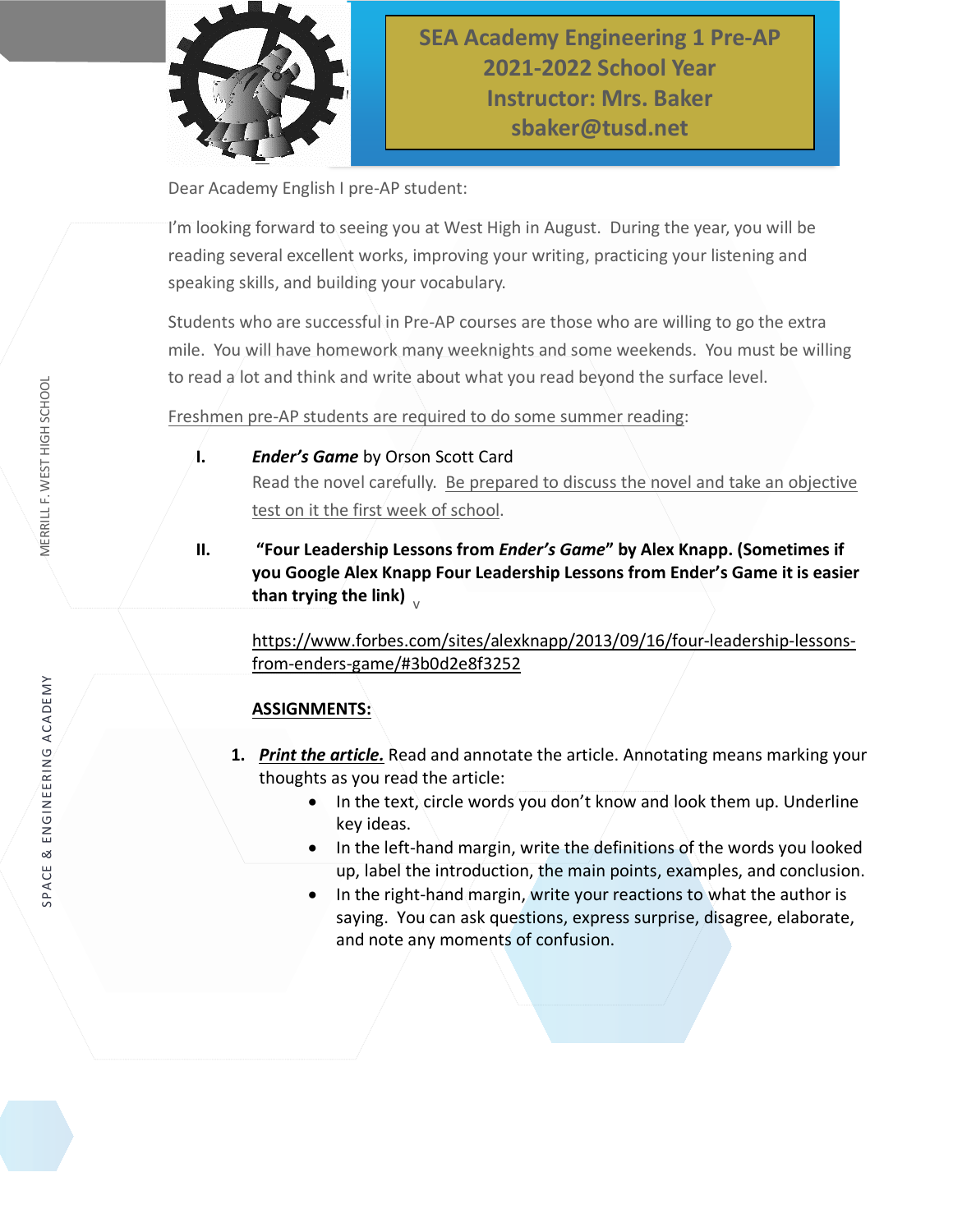

**2.** You are the commander of Battle School. Create a leadership manual for the leaders of the armies. Your manual should have a cover page, and **a separate page for each lesson.**

- a. Cover Page: Title your manual, include your name as the author, and include some graphics that relate to the topic.
- b. At least 6 lessons on leadership: Include the four lessons from the article, and then create at least two more lessons of your own, based on the novel. On each lesson page:
	- 1.) State the lesson as a title for the page.
	- 2.) Explain the lesson title in your own words, and:
		- -- Explain how the lesson can be used in Battle Room battles. Give examples from the novel. The more explanation and WOW factor you have, the more points you will get!

v -- Explain how the lesson can be used in real life, outside of Battle School. Being a leader is part of being in the Space & Engineering Academy!

c. Include a graphic to highlight the lesson (hand drawn and colored, from magazines, from the internet, etc.)

#### When you explain the lessons from the article, be sure to *paraphrase* and *analyze* Knapp's words – put them in your own words.

You can find *Ender's Game* at most bookstores and libraries. While you are not required to buy the book, it is helpful to own it so that you can annotate as you read. Electronic versions are acceptable.

The reading and related assignments will be included in your first quarter grade, so be sure to start the year out successfully by doing the work this summer. It is due when you walk in the door on the first day of school, *no late work accepted.*

If you have any questions, please e-mail me at [sbaker@tusd.net.](mailto:sbaker@tusd.net) I don't check email every day of the summer, so plan accordingly. I will also be at SEA Bootcamp.

Sincerely,

Shauna Baker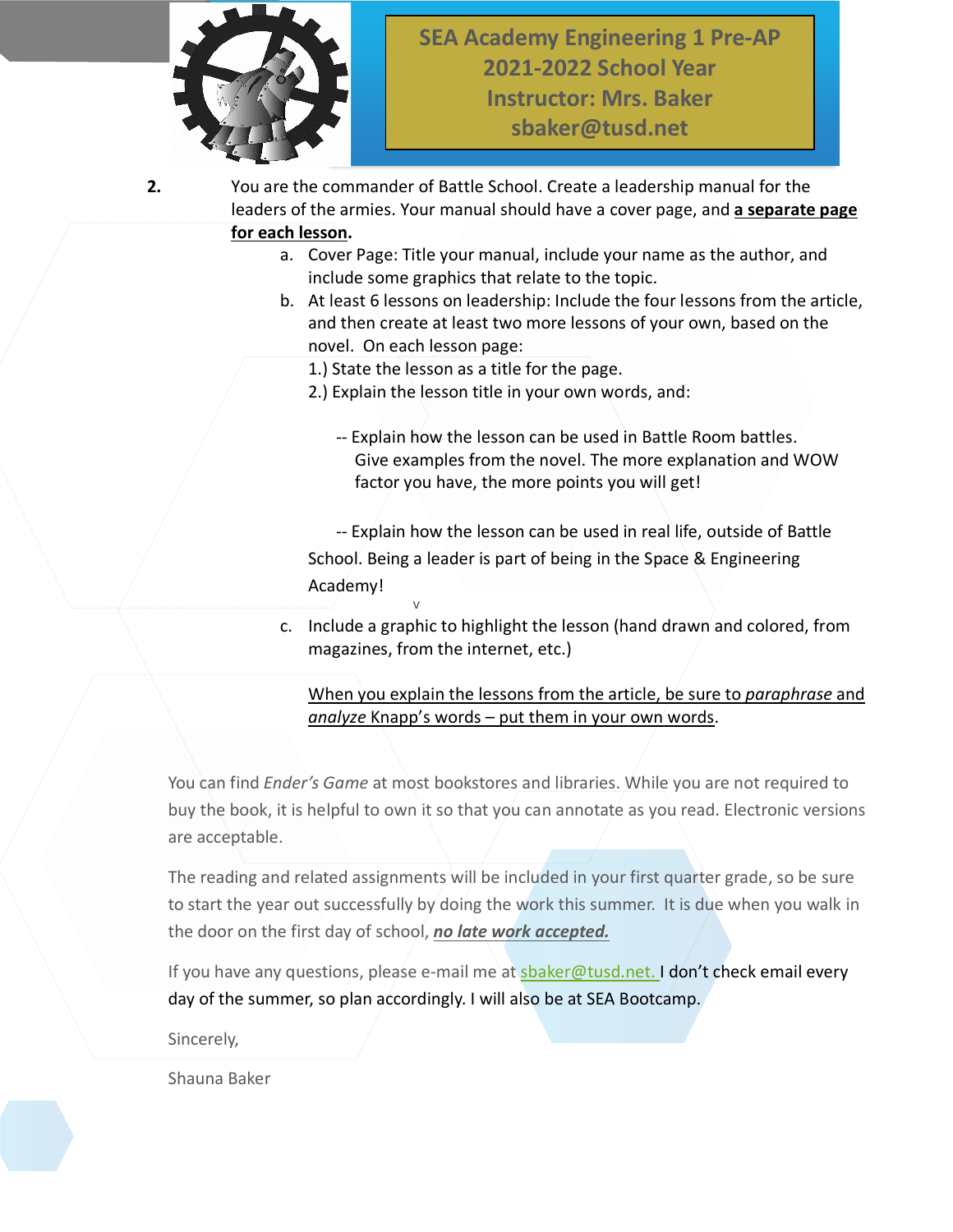

**SEA Academy Engineering 1 Pre-AP 2021-2022 School Year Instructor: Mrs. Baker** sbaker@tusd.net

**CON R** 

# **Annotating Text**

**CONTRACTOR** 

(Marking the Text OR Talking to the Text)

## **Before Reading:**

- \* Preview
- \* Number the paragraphs & circle the numbers

### **During Reading First Reading**

- \* Box words you don't know
- \* Circle key terms, names of RELEVANT people, places, and dates
- Underline the main idea in each paragraph
- \* Put a ? by anything that you have a question about or that is confusing
- ❖ Put a ! next to interesting or surprising information
- \* Highlight author's claims/arguments and evidence

## **Second Reading**

- $\checkmark$  Make note of ideas, feelings or mental images
- $\checkmark$  Write down connections to texts, movies, or events
- √ Note literary devices (simile, metaphor, irony, symbolism, parallelism, connotation, etc.)

## **After Reading**

- \* Write a Reflection (Do you understand?, Can you explain?, Connect w/ topic/author.)
- \* Write a question for discussion.
- \* Summarize (Author's ideas in YOUR words)
- \* Outline Main Ideas, Arguments, or, Claims
- \* Extend (Can ideas apply to other things?, Where else could the claim go? Counterclaims?)